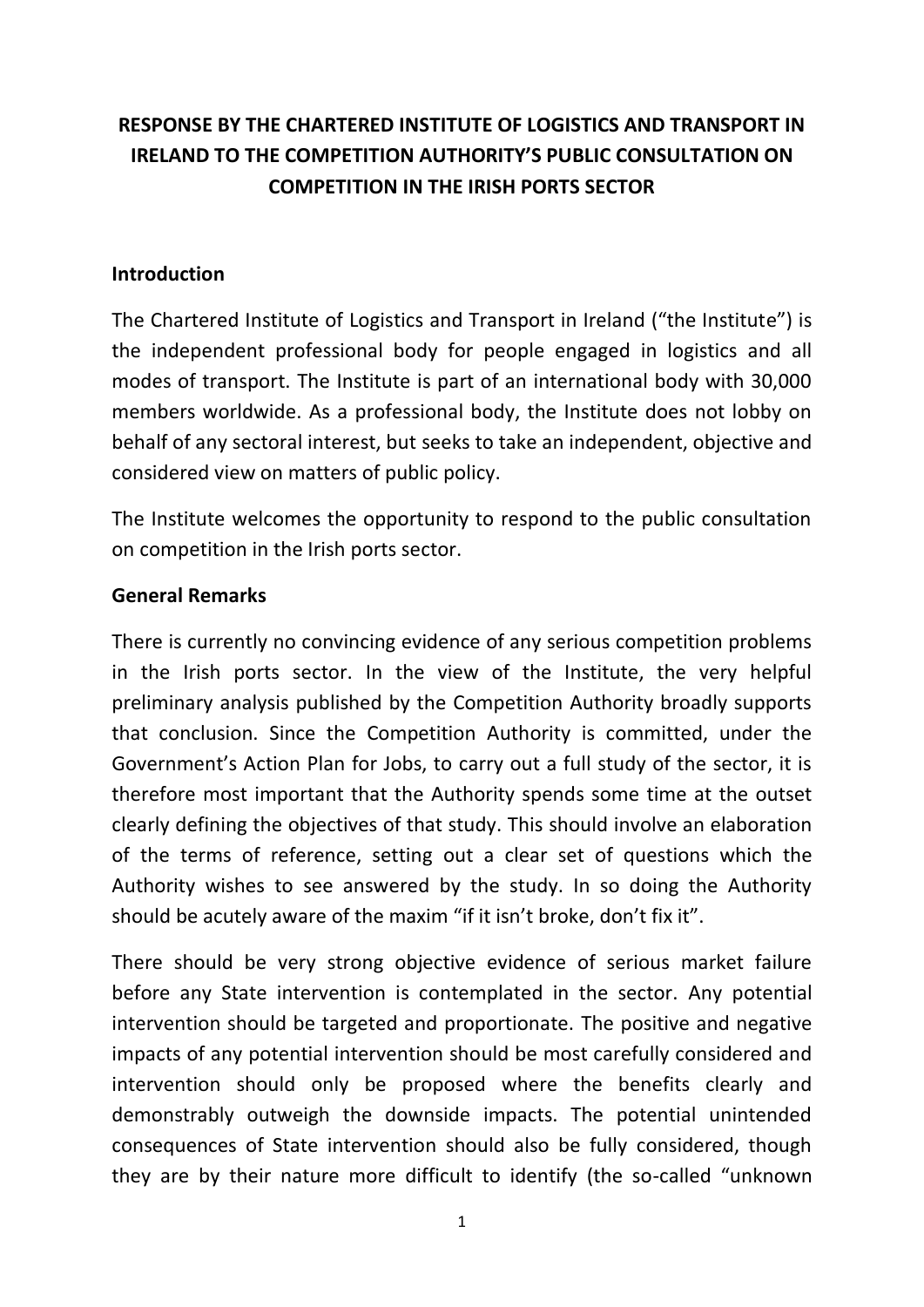unknowns"). The Authority will understand that, even where market failure exists, there may be circumstances in which State intervention is not appropriate. A regulatory impact analysis should be completed where an intervention is being contemplated.

The Institute welcomes the item in the terms of reference providing for an examination of the impact of competition from ports in Northern Ireland and strongly urges the Authority to take an all-island approach to the planned study. In previous decades, when Dublin Port was less efficient and cost effective than it is today, there was a substantial diversion of natural central corridor unitised traffic through Northern Ireland ports. Those ports also provide a natural geographical catchment for parts of the Republic. Where State intervention is being contemplated, the implications for Northern Ireland ports should be fully assessed.

We note, in paragraph 1.17 of your preliminary analysis, that the Department of Transport, Tourism and Sport plans to publish a new National Ports Policy early this year. While the publication of a draft policy document would be welcome, finalisation of the policy should surely await the conclusion of the full port competition study. Premature publication of the new policy might preempt some of the Authority's work and the findings of your study might in turn necessitate an early revision of the new ports policy. This is an issue which the Competition Authority should raise with the Department, if it has not already done so.

The main focus of your preliminary analysis is on the current situation of the Irish ports and the potential implications for competition. The full study should also take a longer term strategic perspective and consider how the ports sector might develop. This should consider the impact of renewed strong economic growth in the medium term and possible changes in the pattern of international trade such as the growing importance of the Asia-region. It might also consider the potential implications of more visionary longer term proposals such as the possible development of deep sea trans-shipment facilities on the western seaboard ports, particularly the Shannon Estuary and Cork, providing a gateway between Europe and North America and an alternative to increasingly congested ports on the European mainland.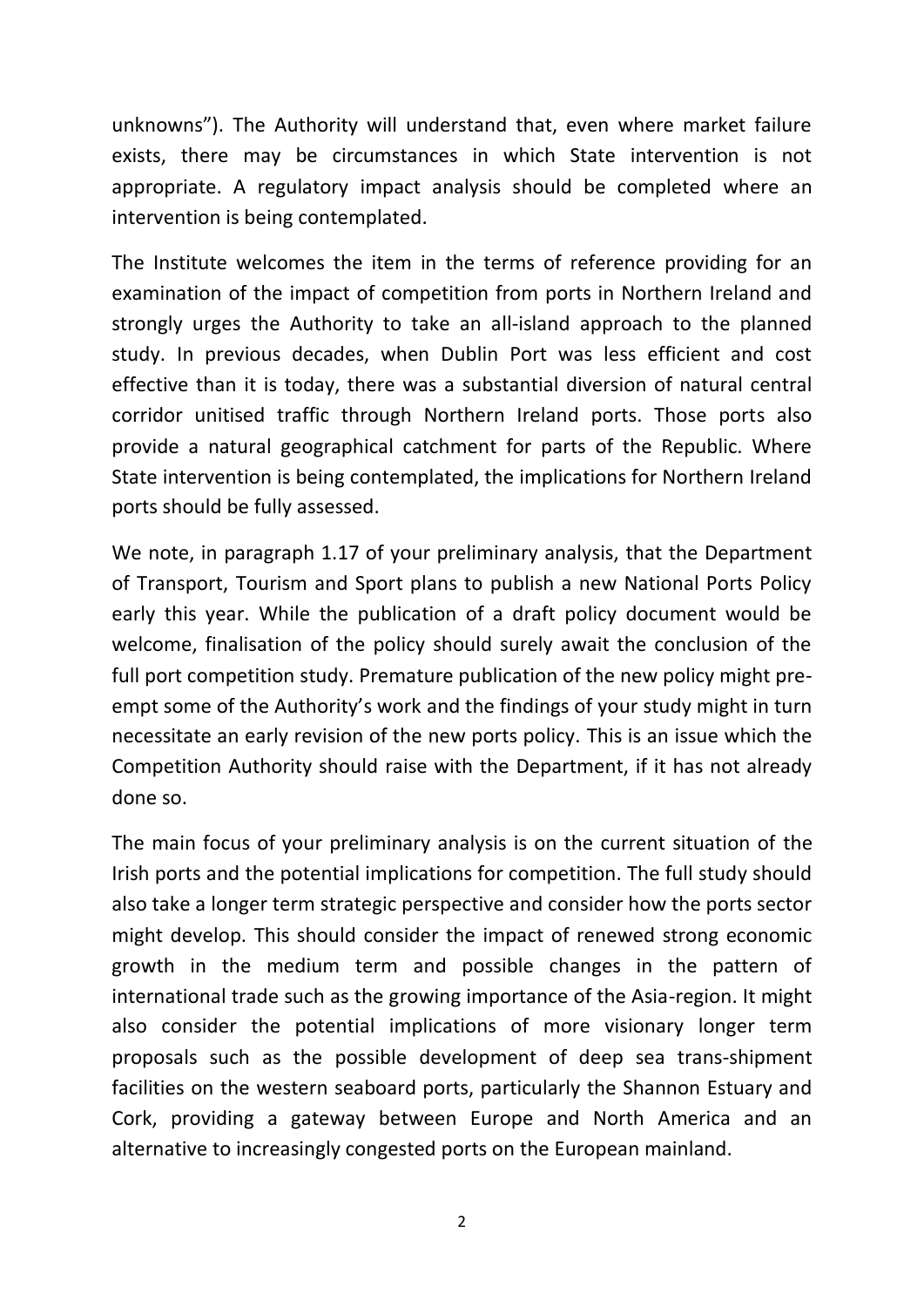The rest of this submission seeks to address a number of the specific questions posed by the Authority in its preliminary analysis. Responses to some questions are omitted where the Institute has nothing useful to contribute.

#### **The Competitive Environment**

## **Q2.1 Is the presentation of the factors shaping the competitive environment of Irish ports in this section reasonable?**

Broadly yes, but the provisional conclusions set out in Chapter 2 will need to be fully substantiated in the planned study, supported by relevant data analysis and evidence.

Paragraph 2.10 states that declining imports have increased available port capacity and the potential for greater inter-port and intra-port competition. This may be a potential rather than a real benefit until the domestic economy starts to grow again. In the short term it has led to consolidation of shipping services and a greater incidence of ship sharing which may be reducing rather than increasing competition.

There is a reference in paragraph 2.13 to the impact of product specialisation, particularly for bulk products, on inter-port competition. It points to Shannon having 45% of dry bulk traffic but this is accounted for principally by two specialised facilities at Aughinish and Moneypoint. Similarly the 37% share that Cork has of the liquid bulk trade is accounted for to a major degree by the Whitegate oil refinery. This competition concern is therefore to some extent a red herring. Many bulk products require specialised handling equipment which involves significant capital cost. They cannot therefore be easily relocated from one port to another. Competition occurs at the outset when a company is deciding which port to use but once that decision is implemented, relocation is unlikely.

The geographical location of ports (paragraphs 2.14 to 2.16) will always be a major factor in determining competition in the market for port services. For example, the east coast ports will always have a competitive advantage over other ports on the Island for RoRo services because they are closer to our main import/export markets. They also facilitate shorter sea journeys favoured by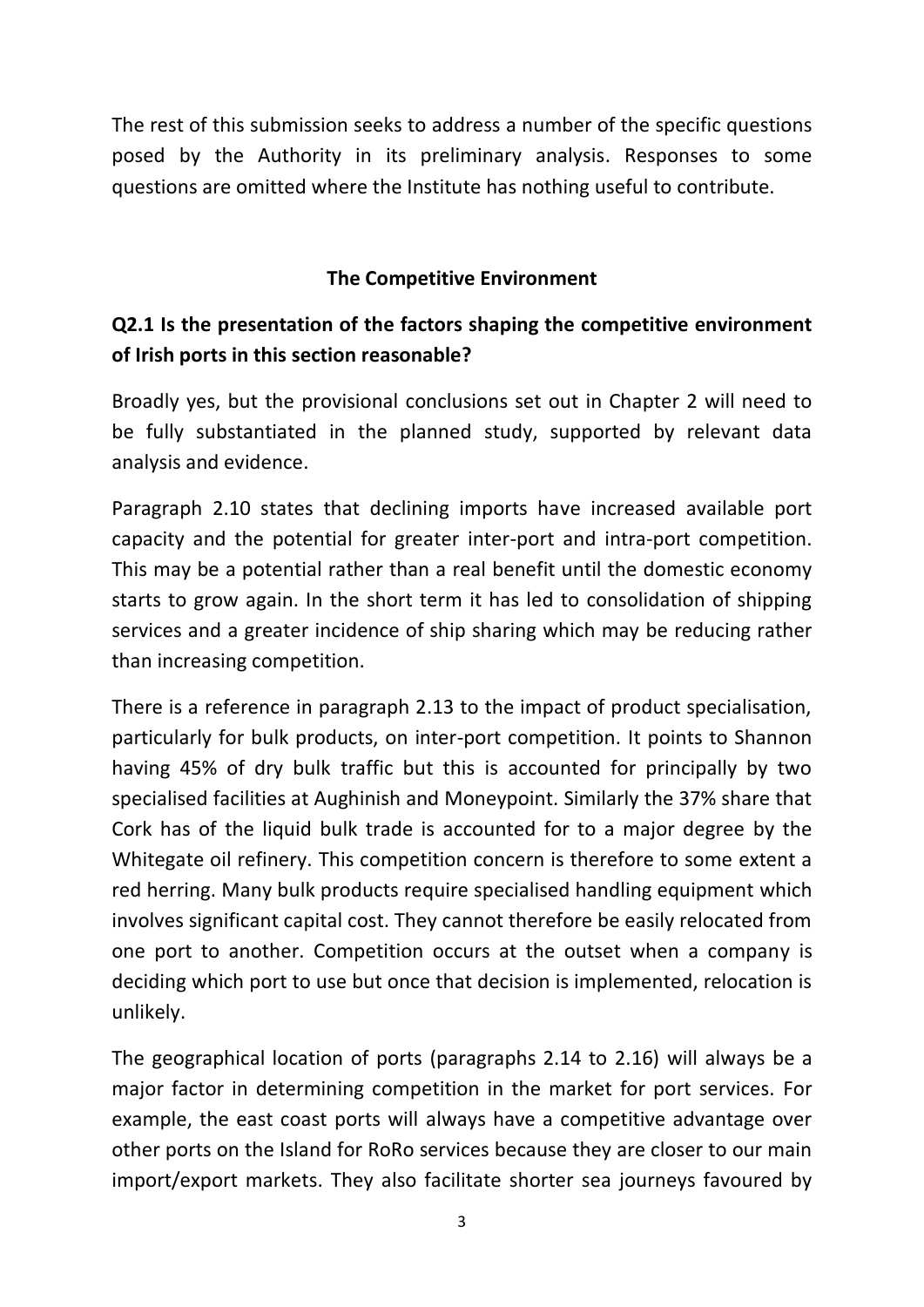freight operators and which result in better ship utilisation, more frequent sailings and overall a more competitive environment. Dublin has a major geographical advantage because of the size of the market for imports, the large number of exporting firms in its catchment area and the quality of road access from all parts of the Island.

It is therefore important that the planned study carefully analyse the impact of geographical factors on port selection by mode, thereby ensuring that realistic conclusions are reached about the scope for competition for each mode.

The development of the motorway network, coupled with the Dublin Port Tunnel, referenced in paragraphs 2.22 to 2.24, is likely to have strengthened the competitive position of Dublin Port. It has increased the effective geographical catchment of the port with the widest range of services, has reduced journey times and most importantly improved journey time reliability. The study could usefully analyse the impact of improved motorway access and confirm or otherwise the anecdotal evidence. A related factor which should be considered is the quality of local road access. In the past local access to Dublin Port through congested city streets was a significant negative factor and the quality of road access to other ports, such as Foynes, has been repeatedly been raised by the port itself and potential users as a factor inhibiting its competitive position.

We agree that the scope for rail freight is limited (paragraph 2.25). Rail freight comes into its own for longer journeys (typically over 200 km) and where there are substantial volumes of laden units to be moved in both directions. It also works best where direct rail access can be provided to shipside for unitised freight and to specialised loading/unloading facilities for bulk products. The key is to avoid the additional cost and time delays of multiple movements (in the case of imports this could involve ship to quay, then road to rail and then transfer from rail to road for final delivery and in the case of exports road to railhead and then rail to port and possibly road to shipside). It would nevertheless be useful for the planned study to assess in what circumstances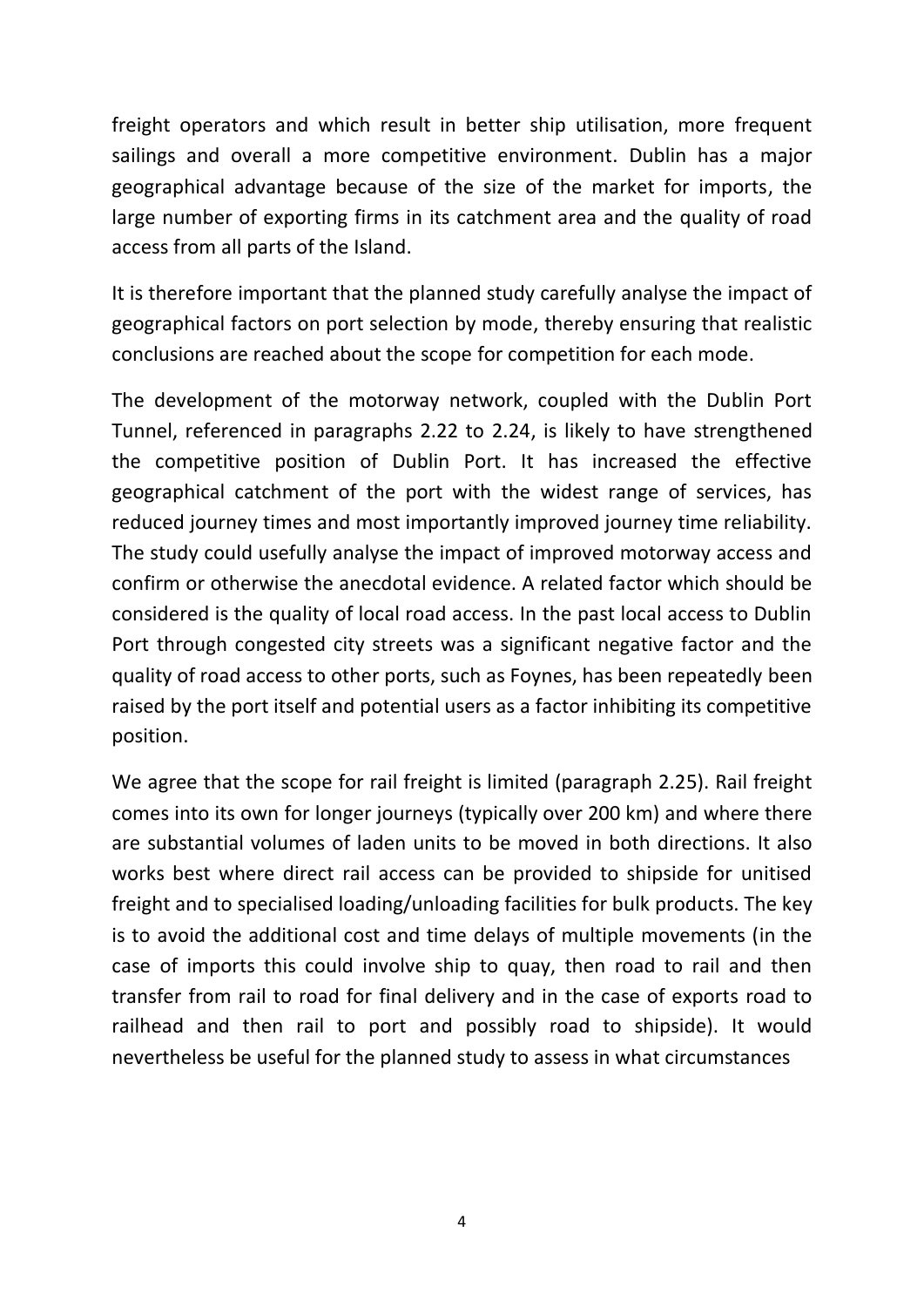direct rail access might improve the competitive position of ports and what influence public policy might have in this regard. For example what, if any, would be the competition impacts of a Government policy which favoured the transfer of certain traffics to rail and the use of targeted financial incentives to encourage it?

# **Q2.2 Are there other factors that need to be considered by the Competition Authority?**

Prompted by the analysis in Chapter 2, the Institute suggests that the following issues should be considered in the planned study:

- In some cases port terminal operators also operate shipping services or provide freight forwarding or logistics services. The study might usefully consider whether such integrated operations have any impact on competition between terminals within ports, between ports or more widely in the transport and logistics sector.
- Ship sharing by operators, and therefore consolidation of shipping services to particular ports, has increased since the advent of the sustained economic downturn. While this is an understandable commercial development and may well ensure the continued provision of particular shipping services, its impact on competition should be considered.
- As referenced in paragraphs 2.17 to 2.19, there is an increasing trend towards end to end supply chain management, of which the port operation is only a small part. The cost and efficiency of port services may only form a small proportion of the overall cost and the time taken to move a product from primary producer to end user. Providers of integrated supply chain services may themselves be port operators and/or suppliers of shipping services. The study should therefore consider the extent to which these developments, as distinct from port costs and efficiency alone, influence the choice of port. Regulatory requirements, such as compliance with the EU Driving Time and Working Time Directives, are also factors taken into account in determining the routes chosen for freight forwarding and should be considered.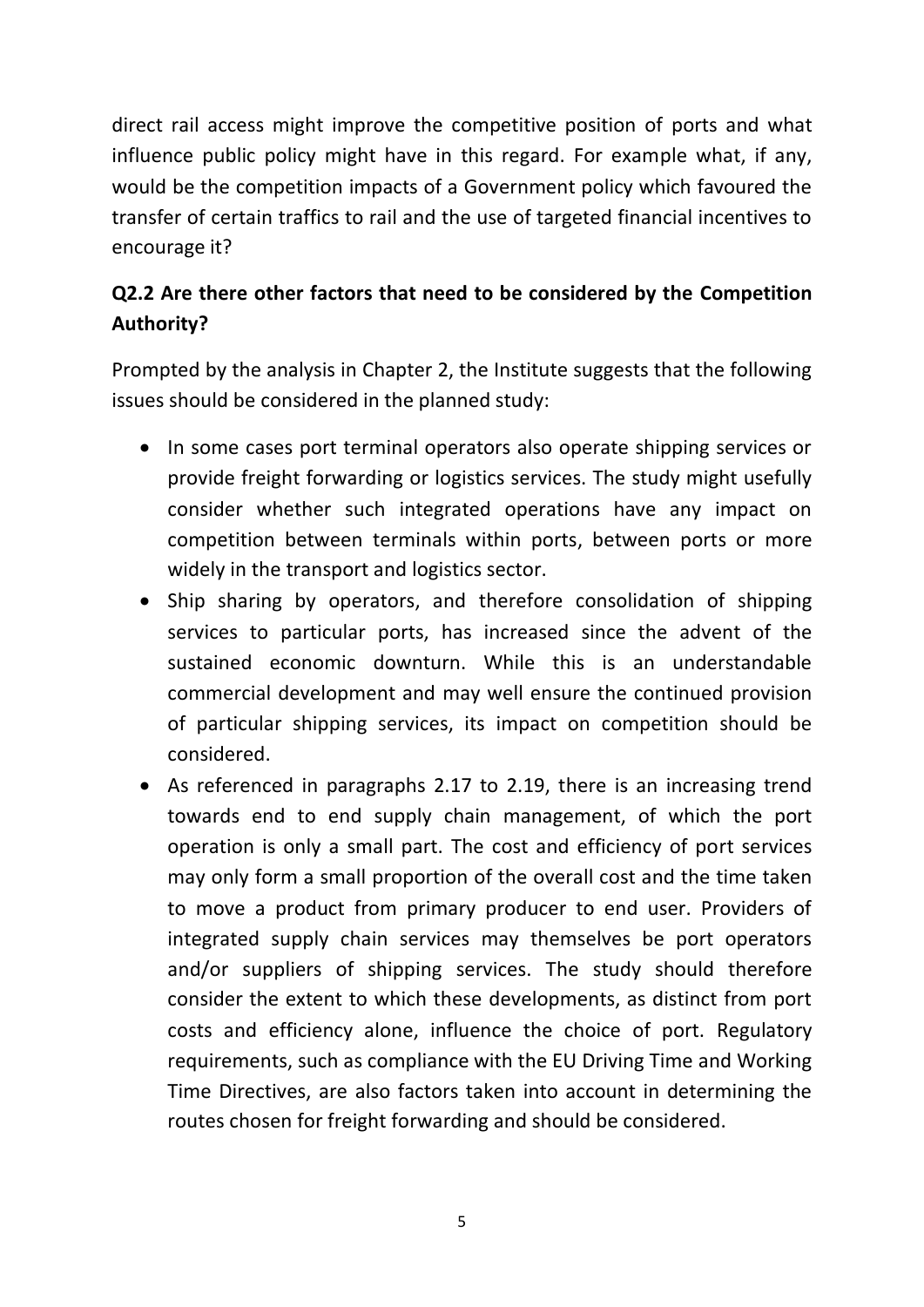- The study should consider the role that the positioning of empty containers has in determining choice of port. This is particularly important for Ireland because of the demonstrable imbalance by region between unitised imports and exports.
- Regional development policy should also be taken into account, particularly the role that easy access to ports with appropriate shipping services and access to empty equipment plays in attracting industries to the regions.

#### **Inter-Port Competition**

## **3.1 Does the analysis presented in this section reflect how inter-port competition in the Irish RoRo sector is working?**

We broadly agree with your analysis.

## **3.2 To what extent do Rosslare and ports in Northern Ireland compete with Dublin for RoRo trade and vice versa?**

To a large extent these ports serve different markets. As well as the factors mentioned in paragraph 3.9, choice of port will also be influenced by the ultimate destination at the other end of the trip, the efficiency and cost effectiveness of the other port in the supply chain and the quality of road access to that port. Regulatory requirements such as compliance with the Driving Time and Working Time Directives may also be a factor because time spent on a ferry counts as a rest period for a driver. The choice of port may also be influenced by the wider supply chain considerations mentioned earlier in this submission. Physical factors also have to be taken into account and these could include the efficiency of the port layout, the quality of the road network in the immediate vicinity and the impact of weather and tidal factors.

### **3.3 Could Rosslare, Belfast or any other port place more competitive pressure on Dublin for RoRo trade and how might this be achieved?**

As mentioned earlier, there is evidence that RoRo trade will move if the efficiency of a port is poor and cost of operation through it is high. However since Dublin took the necessary steps to address these issues in the 1980s its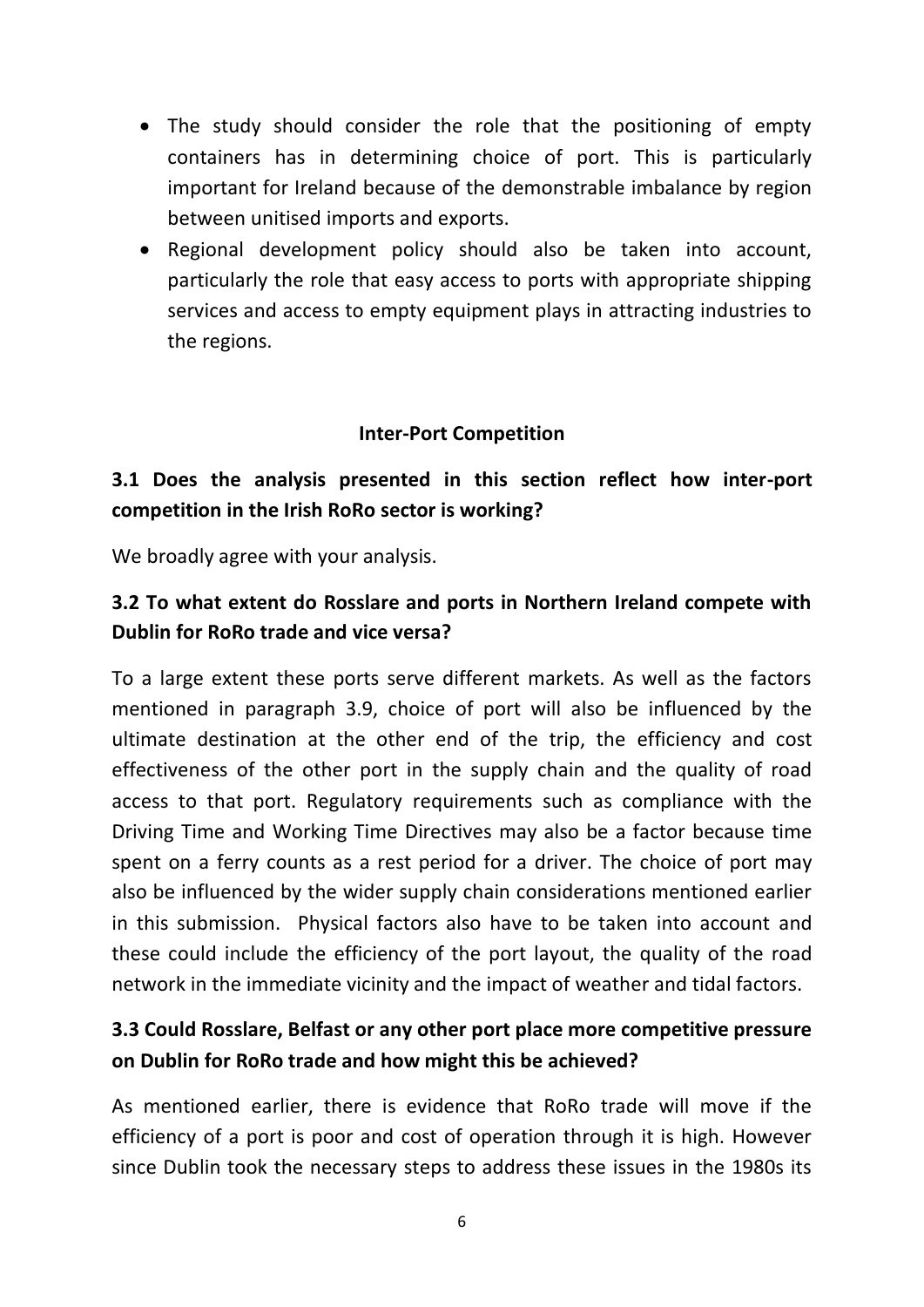competitive position has improved very substantially and it has won back the trade it lost to the northern corridor. Its competitive position has also been strengthened by the range of competing services it now operates, the size of its catchment and the improvements to the road network accessing it. It is therefore difficult to see the other ports putting competitive pressure on Dublin Port in the immediate future, especially when one also takes into account its strong financial position compared with potential competitor ports. If the economy returns to strong growth and available capacity becomes more constrained, it may be possible for other ports to compete more effectively. Dublin could, for example, become a victim of its own success and find itself with capacity constraints which were not easy to address. Dublin Port has for some time sought to reclaim land to facilitate the expansion of its operations and has not been successful to date. To what extent might that constrain future capacity growth or would more intensive use of its existing estate provide an adequate alternative way of increasing capacity?

## **3.4 Does the analysis in this section reflect how inter-port competition in the Irish LoLo sector is working?**

We broadly agree with your analysis. However the comparisons with European ports have limited validity given the size of those ports, the scale of their hinterlands and the significance for them of deep sea shipping.

## **3.5 To what extent do the other LoLo ports compete with Dublin for trade and vice versa?**

There is limited competition for this trade. The scope for competition is limited by a range of factors mentioned in your narrative, but consideration should also be given to other factors such as the maximum size of vessel that can be accommodated, the equipment available and the services offered by a particular port, the range of shipping services offered and the wider factors mentioned earlier in this submission such as total supply chain considerations.

## **3.6 Could any other ports place more competitive pressure on Dublin for LoLo trade and how might this be achieved?**

Waterford Port has the facilities, a rail connection and adequate spare capacity. However there might be some issues with the ability of the port to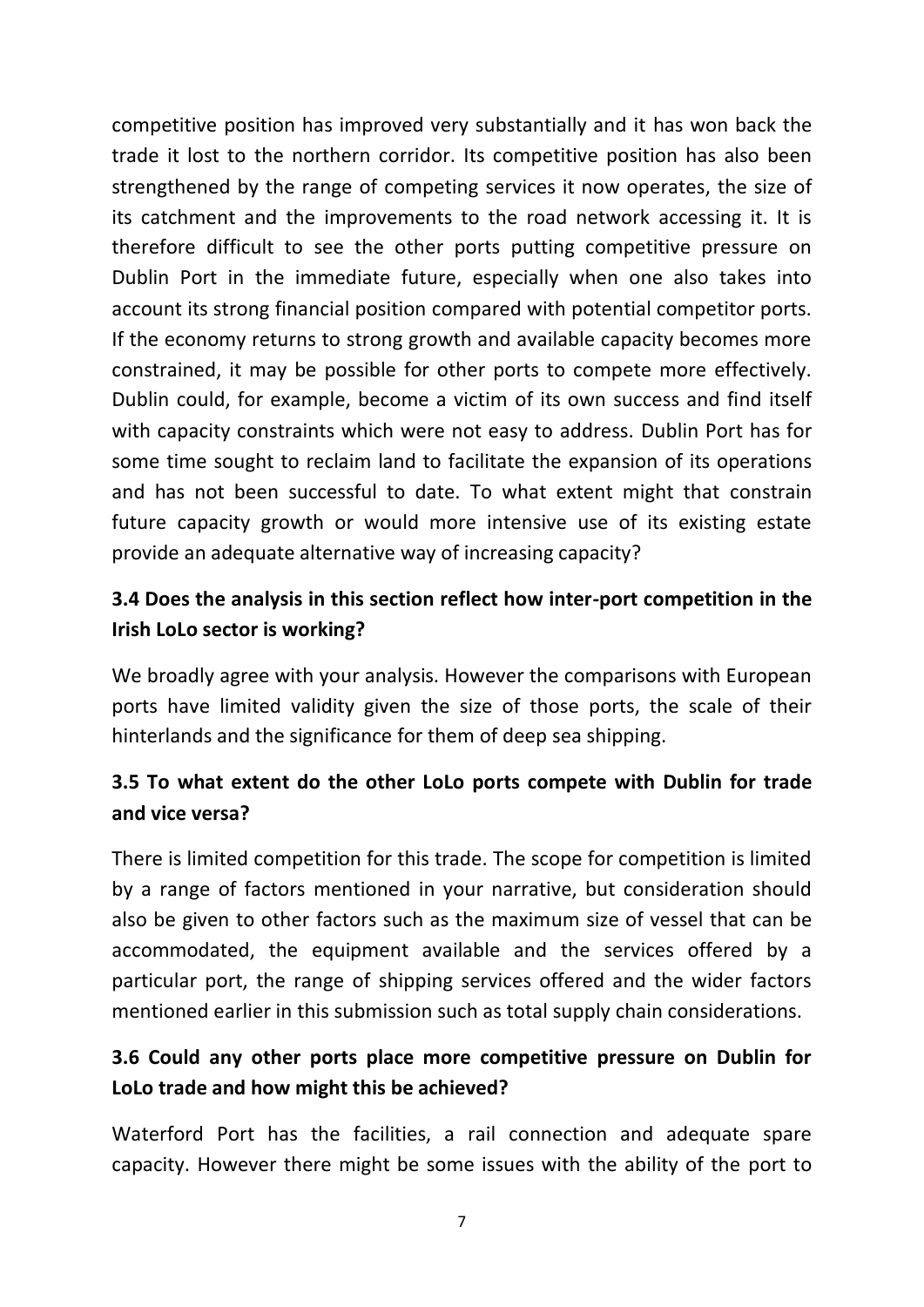handle larger vessels due to draught constraints, coupled with the cost of road access from a wider catchment and with the ready availability of empty containers. The development of a rail consolidation centre on the M50 corridor might also help improve the potential to develop rail freight access from the Port of Waterford.

The upgrading of road access and the provision of quality rail access could also be factors in enabling other ports to compete for LoLo traffic.

### **3.7 Does the analysis in this section reflect how inter-port competition in the Irish bulk sector is working?**

We broadly agree with your analysis.

## **Q3.8 Is there scope to improve the level of inter-port competition for bulk trade generally?**

There is little scope for increased competition for bulk trade which involves large quantities and/or requires specialised handling equipment. For example, the specialised handling facilities for the large volumes for Aughinish, Moneypoint, Tara Mines and Whitegate are unlikely to move. There may be scope for competition in respect of smaller volumes which do not require specialised handling equipment. There is also scope for competition in respect of new high volume trade requiring specialised handling, for example the output from the planned new mine at Pallasgreen, Co Limerick. In this latter case quality rail access could be a key factor influencing the level of competition between ports.

## **3.9 Does the analysis in this section reflect Dublin's position vis-à-vis other ports on the island of Ireland?**

Subject to the comments we made earlier in this section, yes.

#### **Intra-Port Competition**

One of the factors that needs to be considered when looking at intra-port competition is whether the terminals are common user facilities or are operated by a company or group which also provides shipping and/or freight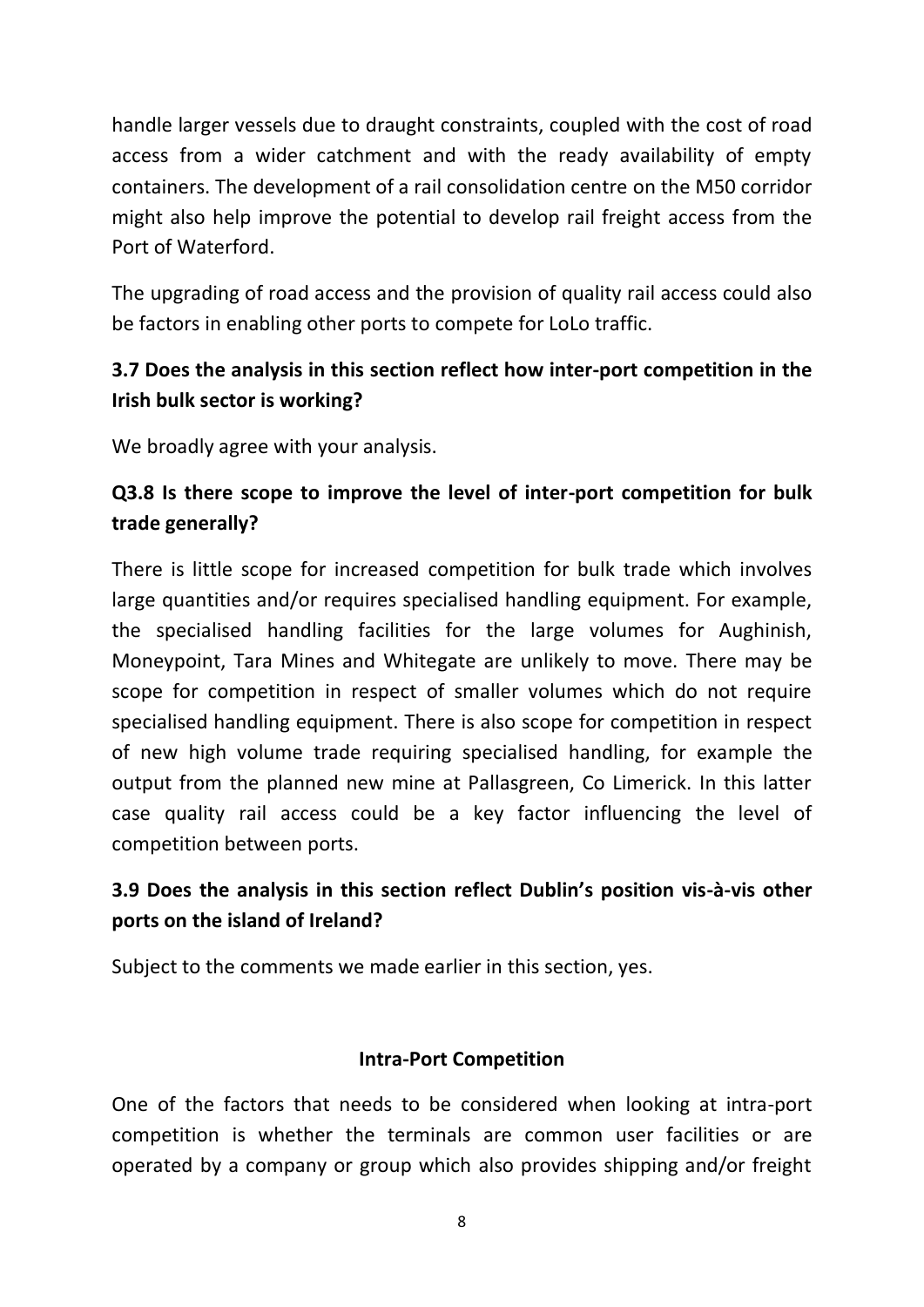forwarding services. In the latter case, it is important to ask whether access is available to other companies and the quality and terms of that access. The Authority should use the planned study to undertake a thorough analysis of this issue, provide greater transparency than currently exists and obtain assurance that there are no anti-competitive practices.

# **Q4.1 Apart from Dublin and Belfast, is there scope for competing terminals in any port in Ireland? How might this be brought about?**

There is no such scope for the immediate future. Competing terminals require a substantial volume of trade, a sufficient number of shipping services and adequate facilities to provide or develop competing terminals. Paragraph 4.9 suggests that a port such as Cork, handling more than 100,000 TEUs per annum, is big enough to have competing terminals. However there are only five LoLo services per week to Cork at present and this is hardly enough to justify competing terminals even if the necessary facilities were available.

# **Q4.2 Are the LoLo terminals in Dublin Port competing vigorously with each other?**

Yes, but that might change as the economy improves and capacity utilisation increases. As mentioned earlier, it is also important to look at the impact of the combined operation of terminals and shipping/freight forwarding services by the same companies or groups.

### **Q4.3 To what extent has excess capacity affected the level of competition?**

It has improved competition.

## **Q4.4 Is there scope for new entrants and what are the main barriers to entry?**

No. The principal barriers are the current non-availability of sites to develop additional terminal facilities and the capital costs involved.

# **Q 4.5 Would changes to the current leasing/licensing arrangements improve competition and efficiency?**

According to your preliminary study, two LoLo terminals are subject to long term leases: DFT (110 years to run) and MTL (80 years). On the face of it, this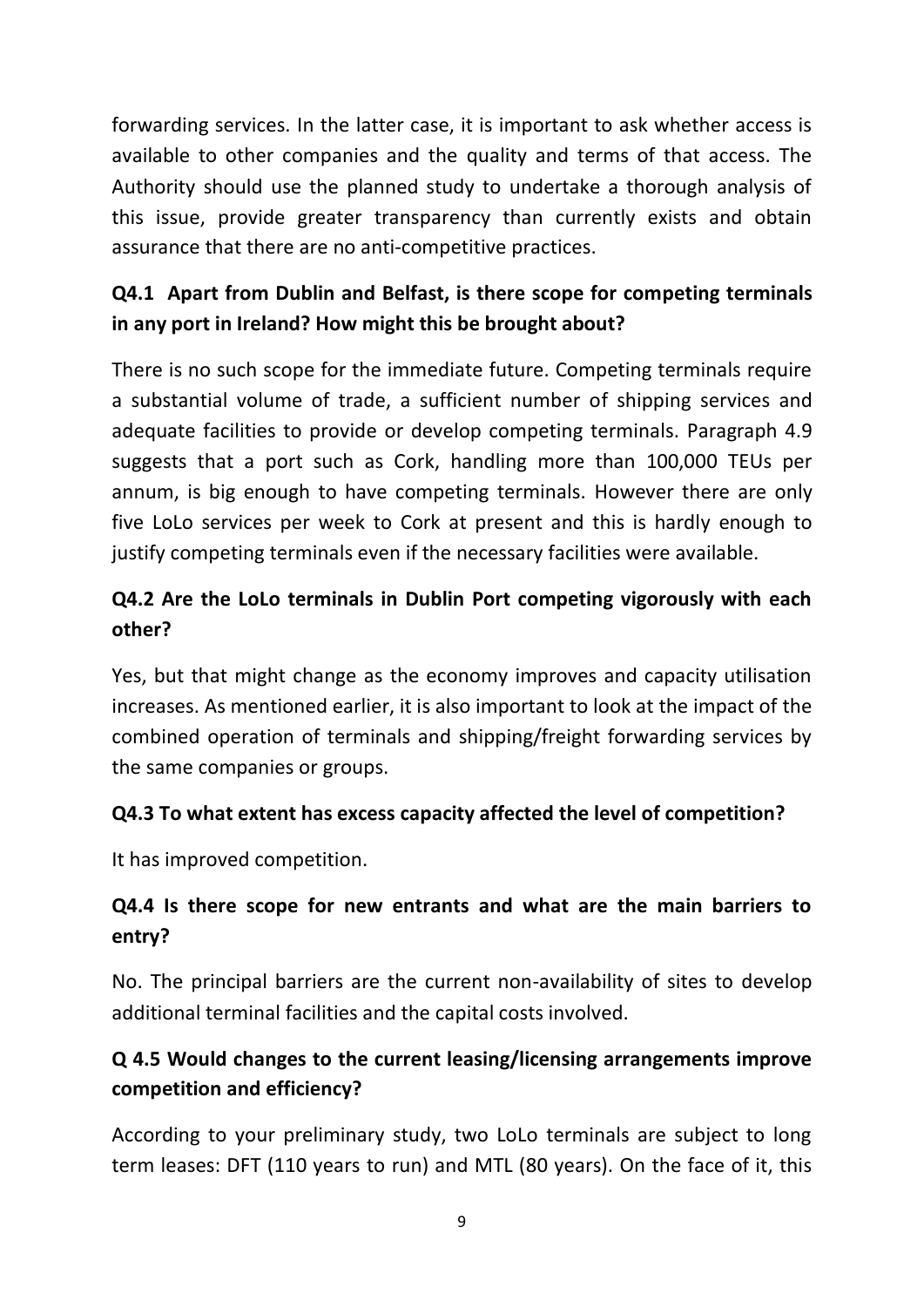provides little scope to improve competition and efficiency. However it would be necessary for the planned study to look in detail at the lease provisions and assess what powers Dublin Port has retained to intervene in the event of competition or efficiency concerns and the effectiveness of those powers. We note that the BSG terminal operates under a short term licence which gives Dublin Port a facility to influence the efficiency of terminal use.

In principle, the shorter the leasing/licensing period the better. The optimum period has to balance the need to give the operator sufficient time to make an adequate return on investment with the need to ensure that the terminal is operated in an efficient manner and in a way which facilitates competition.

Any lease or licence should include sufficient provisions to ensure that the terminal is used efficiently and that its efficiency is improved over time. It should also include provisions to promote competition and enable the port authority to intervene to address emerging anti-competitive practices and ensure that there is equitable access. The relevant provisions should be clear and precise so as to be fair to both parties and avoid the potential for dispute and litigation. Simple and precise performance metrics, based on international best practice, should be developed to assess efficiency. For example, in the case of RoRo that might include turnaround time and ramp utilisation data and in the case of LoLo it might include container lifts per hour and overall utilisation data. Critical to the successful deployment of these powers is access by the port authority to the necessary data and information. There should also be "use or lose it" provisions which specify a minimum level of utilisation. If use is below that minimum level for a specified period, termination of the lease or licence should be invoked.

A key consideration in devising such arrangements should be the ease with which new entrants to the shipping market can gain access to the port.

### **Q4.6 How do Dublin LoLo terminals compare internationally in terms of price, service and efficiency?**

We are not in a position to answer this question, but note the findings of research quoted in paragraph 4.16 which suggest that the efficiency of the LoLo terminals in Dublin Port is lower than at similar sized international terminals. The research for the planned study should seek to provide clear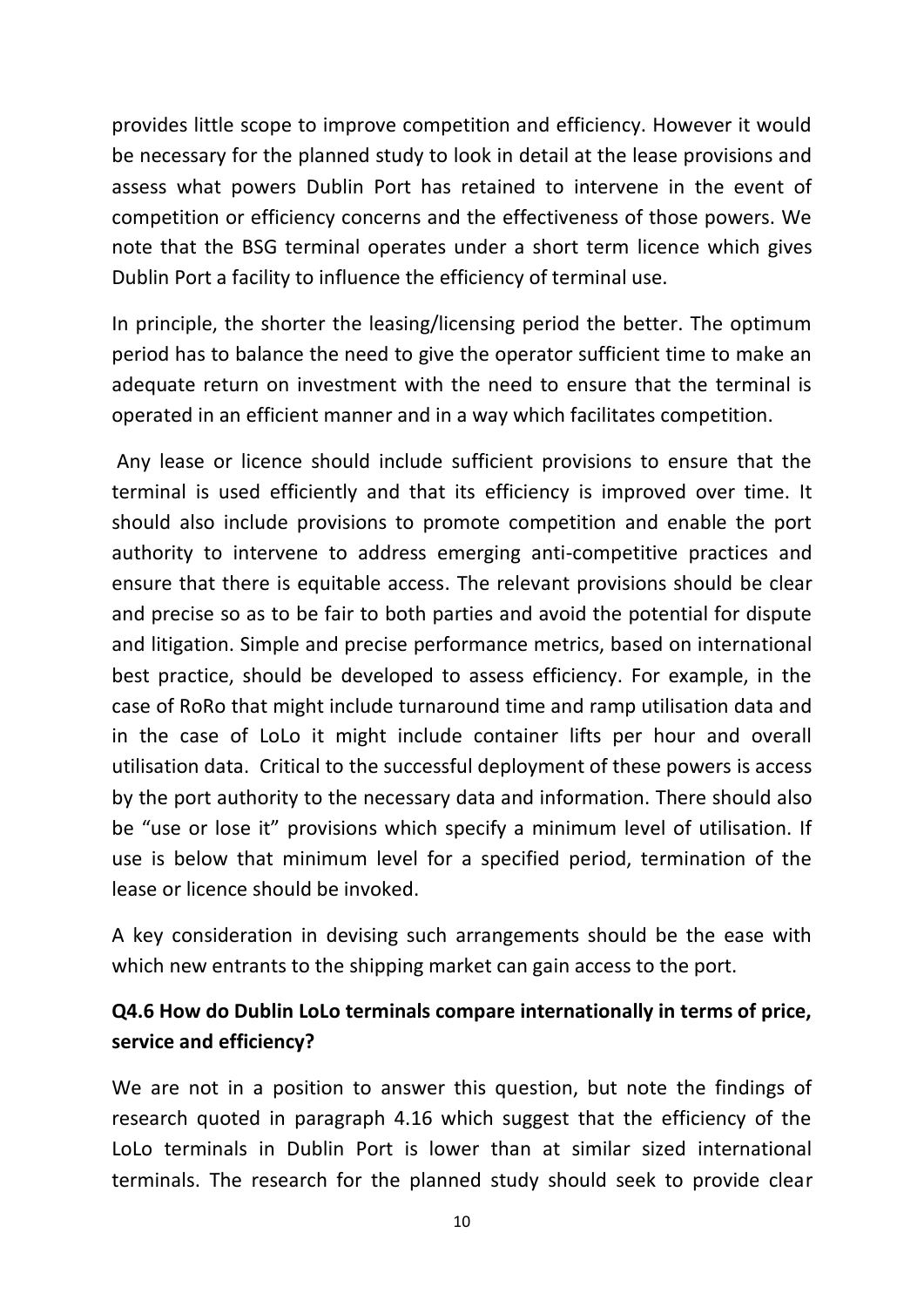answers to this question and thereby give much greater transparency than currently exists. It will also be important to obtain information on actual prices (including discounts) as distinct from published prices. We acknowledge that pricing information is commercially sensitive, but it should be possible for the Authority to access such information on a confidential basis and publish an overall analysis without compromising the commercial interests of the relevant companies.

# **Q4.7 Is the current situation whereby Dublin Port is the only provider of RoRo facilities within Dublin Port a major competition concern for port users?**

No, because there is competition between the providers of shipping services and customers can move between these services.

# **Q4.8 Would ferry operators prefer to use intermediary terminals that operate as separate entities or continue to operate terminals under licence from Dublin Port?**

In our view, the latter because the operators are likely to prefer having direct control of the terminals they operate from.

# **Q4.9 How would a potential entrant who wished to provide RoRo services in Dublin Port gain access to terminal facilities?**

In practice, there would appear to be few options at present. In principle the following options exist:

- Negotiate a slot at an existing terminal
- Develop new bespoke or common user facilities
- Dublin Port uses its powers under leasing and licensing arrangements to ensure that facilities are efficiently used and that access to slots is provided on an equitable basis.

See also the response to Q4.5.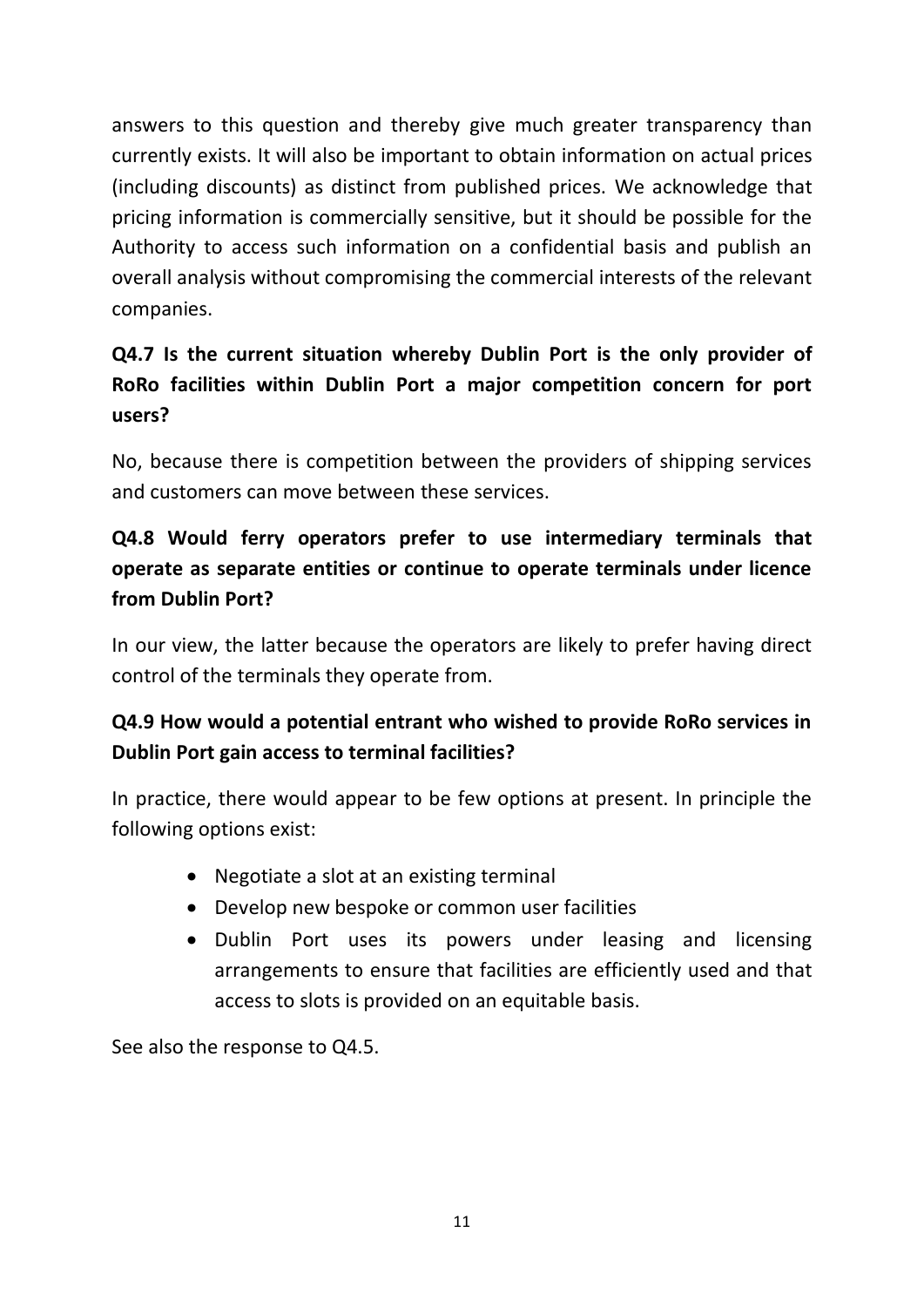#### **Q4.10 Is there scope for competing bulk terminals within Dublin Port?**

It is doubtful given the specialised handling and/or storage requirements of much of the bulk throughput of Dublin Port and the high capital cost of providing specialised facilities.

### **Q4.11 Are the current arrangements for the licensing and provision of ancillary services fair, transparent and non-discriminatory?**

Generally yes, recognising the constraints imposed by the low volume of business in some ports and the costs of entry to the relevant market. There are some issues in relation to access to stevedoring licences and this is an area which should be reviewed during the planned study.

#### **Issues for Exploration**

### **Q5.1 Are there structural and/or regulatory changes which would stimulate greater inter-port competition, particularly competition with Dublin?**

In principle, privatisation of one or more of Dublin's competitor ports might stimulate greater inter-port competition and provide access to necessary investment capital. However in practice this option would be fraught with difficulties. None of the competitor ports are particularly attractive prospects for sale given current difficult market conditions, poor balance sheets and pension liabilities. There would also be competition and regulatory issues. For example, would shipping companies be allowed to buy a port and how would any equitable access and competition concerns be addressed? Would an independent regulator be required to ensure a level playing field in the sector?

An alternative and probably preferable approach in current circumstances would be to further strengthen the governance and management arrangements for the competitor ports:

• Selecting board members solely on a basis that ensures that the port companies have the strongest possible commercial focus. It is critical that boards are in a position to give effective direction to, and constructively challenge, port management and that members are experienced and have an appropriate mix of skills ( particularly business,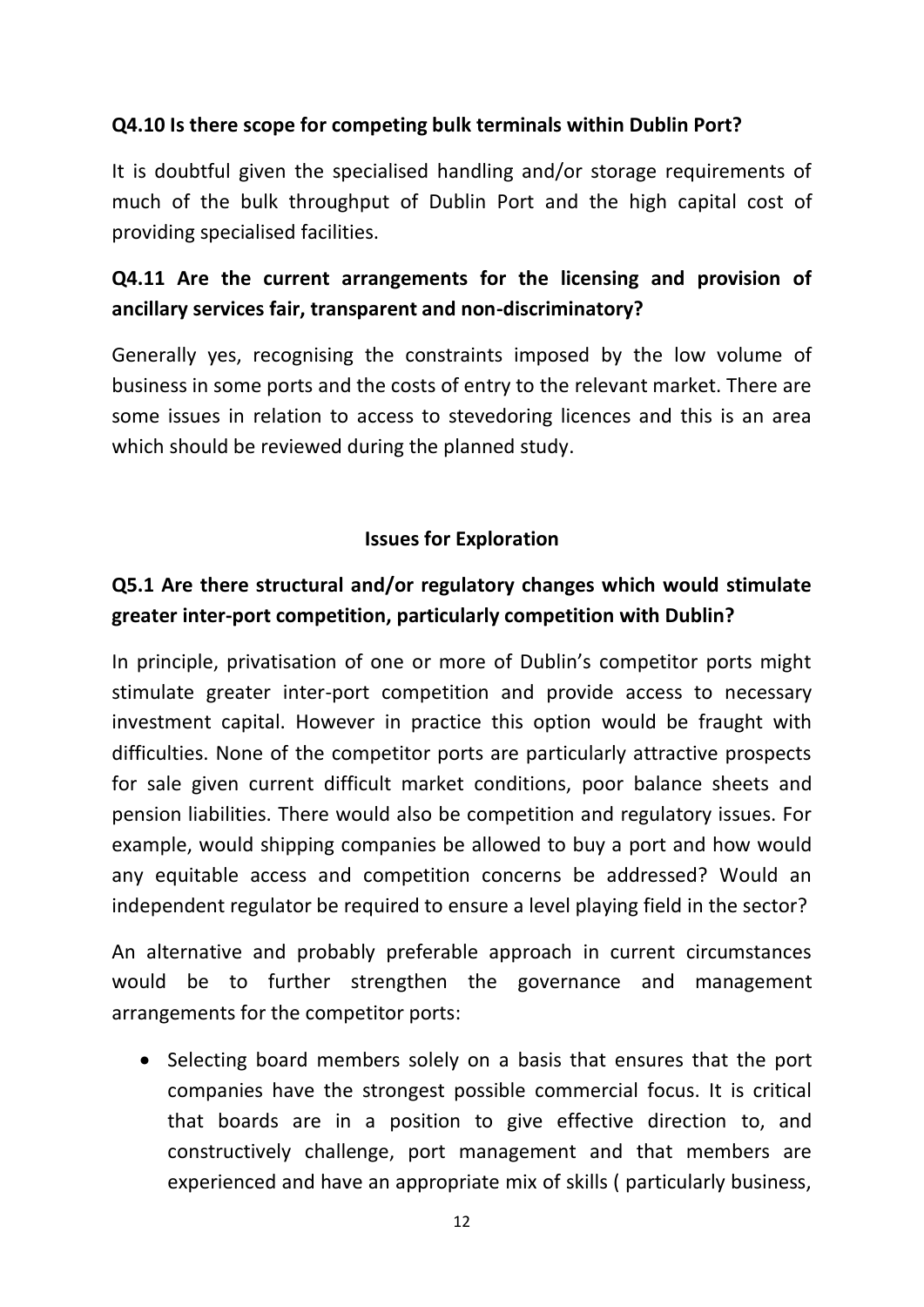financial, project management, port operations, human resources and property management)

- Ensuring that the port companies have a clear and unambiguous mandate from Government as shareholder. It should be in writing, expressed in terms of a small number of relevant and clear commercial performance criteria, regularly updated and robustly monitored
- Strengthening port management, including an improved marketing capability where appropriate
- Implementing the regulatory oversight arrangements suggested in our response to Q4.5.

These comments also address Q5.3.

## **Q5.2 What ports offer the most potential to compete with Dublin in key areas?**

In the Republic, Waterford has capacity for additional container traffic. Cork has potential for bulk while recognising constraints such as the need for specialised handling facilities and limitations on ship size. Rosslare also has the attraction of short sea crossings.

## **Q5.4 If either public or private ownership creates or maintains market power are there ways in which regulation could counterbalance this? Would the benefits of regulation be sufficient to outweigh the costs?**

If the ports continue in public ownership, the Institute is not satisfied that there is a demonstrated need for regulation of the sector and would certainly be concerned that the costs would outweigh the benefits. Clearly a definitive response to this question will have to await the outcome of the planned study. We would also draw attention to the reservations we expressed in our General Remarks in relation to State intervention to address market failure.

#### **Q5.5 Is amalgamation of ports likely to improve inter-port competition?**

This issue should be considered in the planned study in line with the recommendation in the Report of the Review Group on State Assets and Liabilities that the Competition Authority be consulted concerning the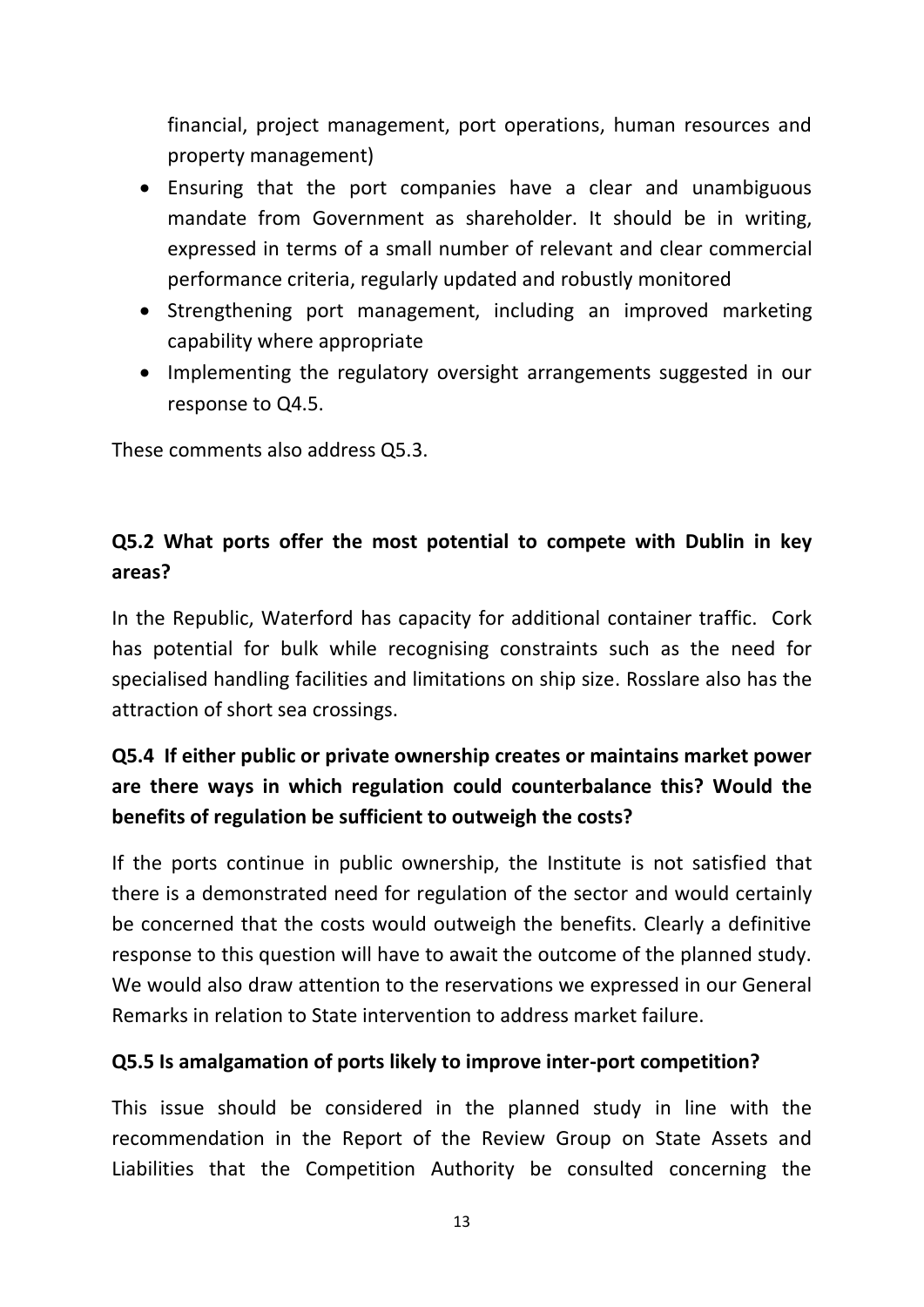amalgamation process. A key part of that analysis should address the question you pose – where would amalgamation provide the greatest potential to improve inter-port competition?

The financial position of most of the commercial ports (other than Dublin) makes amalgamation superficially attractive. It might help to improve their financial position and allow them to invest in facilities which could improve their competitive position. An alternative view is that it would simply weaken the stronger port by leaving it with the liabilities of the weaker port. While amalgamation might strengthen the capacity of the amalgamated port to compete, it might also suppress competition between the amalgamated ports themselves. Would amalgamation be decided on the basis of geographical proximity or on the complementary positions and lack of overlap of port operations? What would be the impact on competition from Northern Ireland ports? Amalgamation would certainly simplify corporate governance of the sector and reduce governance overheads.

# **Q5.6 Are there other simple areas like improvements in infrastructure or changes to the structure of semi-state governance that could enhance the potential for inter-port competition?**

Improvements to road and rail access would certainly be of some limited assistance in improving the competitive position of some commercial ports. For example improvement of the N69 access road to Foynes and reinstatement of its rail link for freight traffic would be of assistance. Rail freight access to any new terminal at Cork Port would strengthen its competitive position somewhat and is likely to be required in the light of the reasons for the An Bord Pleanala rejection of its earlier planning application.

We already commented on the improved governance of ports in our response to Q5.1 and would draw your attention to our response to Q4.5.

# **Q5.8 Given a landlord model such as Dublin Port, would changes in the ownership of the port company make any difference to the conditions of competition?**

The implications of privatising Dublin Port, if that is what is envisaged in the question, would raise very serious issues given its market dominance and the